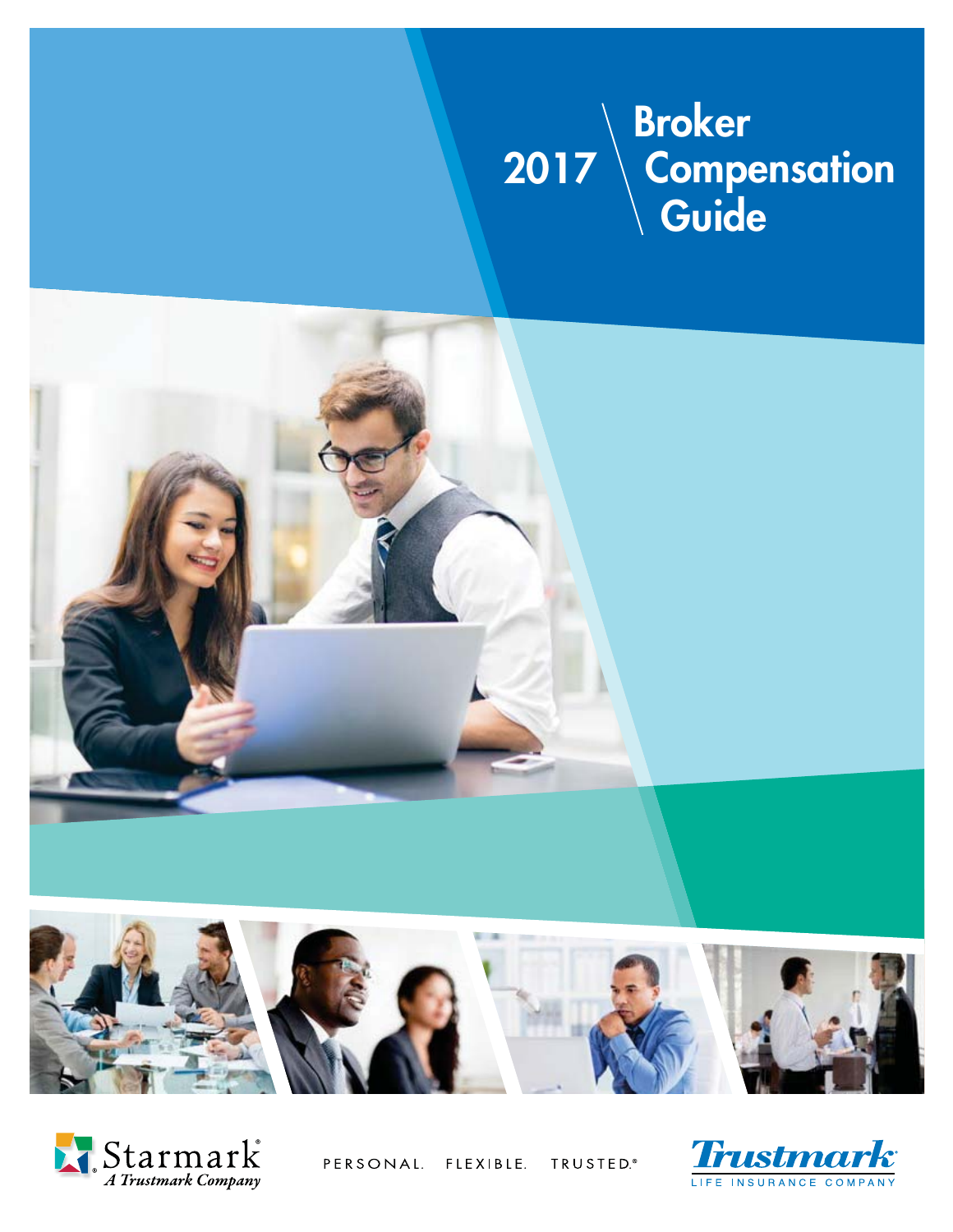# **Broker Compensation Guide 2017**

# Table of Contents

Starmark's broker compensation puts meaningful financial rewards within easy reach. Use this guide to learn more about our broker compensation programs, policies and administrative practices. The information contained within this guide applies to Starmark® products and services.

| <b>I.</b> Compensation Schedules                   |    |
|----------------------------------------------------|----|
| <b>II.</b> Compensation Examples                   |    |
| <b>III.</b> General Policies & Practices           |    |
| III. Compensation                                  |    |
| IV. Cancellations and Reinstatements & Rescissions |    |
| <b>V.</b> Terminology/Definitions                  | 33 |
| <b>VI.</b> Online Resources                        |    |

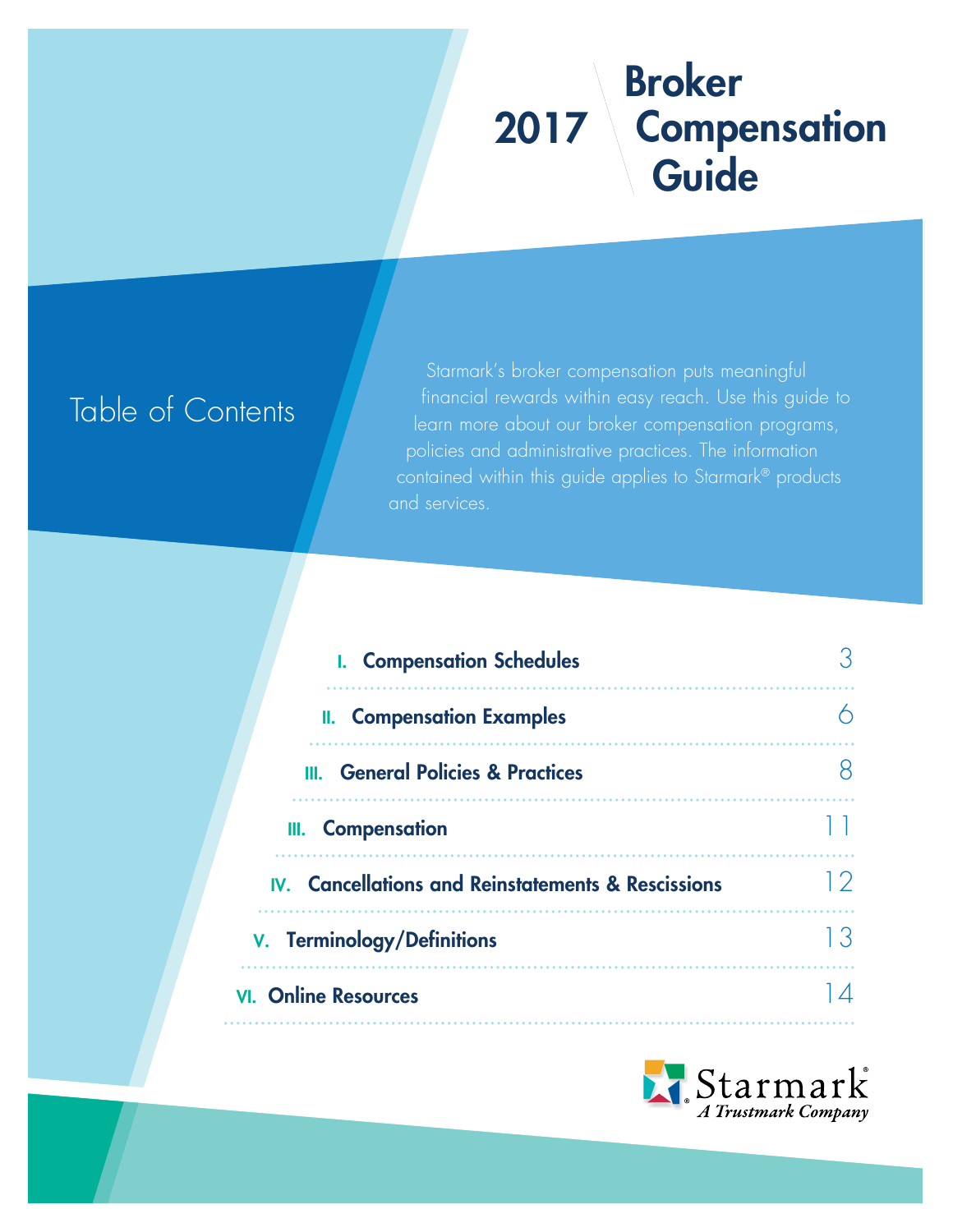# **I. Compensation Schedules**

## Starmark *Healthy***Edge<sup>SM</sup>, Starmark Healthy Incentives® and Starmark Healthy Choices<sup>SM</sup>**

Stop-loss premium is used to calculate the payable compensation for the group – which increases or decreases based on add-ons or terminations after issuance.

The schedules reflect our standard compensation payable for groups with 5 or more enrolled lives. We reserve the right to pay non-standard compensations for groups of 51+ lives.

| <b>State</b>                          | Percent of<br><b>Paid Stop-Loss</b><br>Premium <sup>1</sup>                   | Per Employee Per Month (PEPM) <sup>2</sup> |
|---------------------------------------|-------------------------------------------------------------------------------|--------------------------------------------|
| <b>Where Available</b><br>(Except WA) | 13%                                                                           | \$35                                       |
| <b>State</b>                          | <b>Percent of Paid Stop-Loss</b><br>Premium and Claim Prefunding <sup>3</sup> |                                            |
| <b>Washington</b>                     | 7.8%                                                                          | Not available                              |

### **First-Year and Subsequent Policy Years**

<sup>1</sup> All compensation is calculated based on a group's paid stop-loss premium. Stop-loss premium is the amount that is paid monthly before administration and claim prefunding expenses. Brokers have flexibility with first-year compensation. Compensation that has been negotiated from the standard schedule will be held at the requested percentage for each new plan year. Ask your Starmark® representative for more information.

- <sup>2</sup> The PEPM compensation calculation is based on the compensation rate times the number of enrolled employee medical lives under the employer's health plan for the billing month stop-loss premium was received. The compensation rate will not change during the policy year; however, the amount of compensation paid may vary due to employee additions and terminations, which impacts the monthly number of enrolled employee medical lives. Eligibility processed on the last day of the month will be adjusted on the next month's compensation payment, which includes retroactive employee additions and terminations. Brokers have flexibility with first-year compensation.
- <sup>3</sup> All compensation is calculated based on a group's paid stop-loss premium and claim prefunding. Stop-loss premium and claim prefunding are the amounts that are paid monthly before administration expenses and does not allow any variance from standard compensation. Starmark Healthy Choices is not available in WA.

Notwithstanding anything in this Compensation Guide to the contrary, compensation and bonus schedules may be changed or discontinued at any time at Starmark's discretion, or as required by any state or federal authority.

> **Compensation schedules prior to January 1, 2015, are available by logging into the Starmark website > Compensation Schedules**

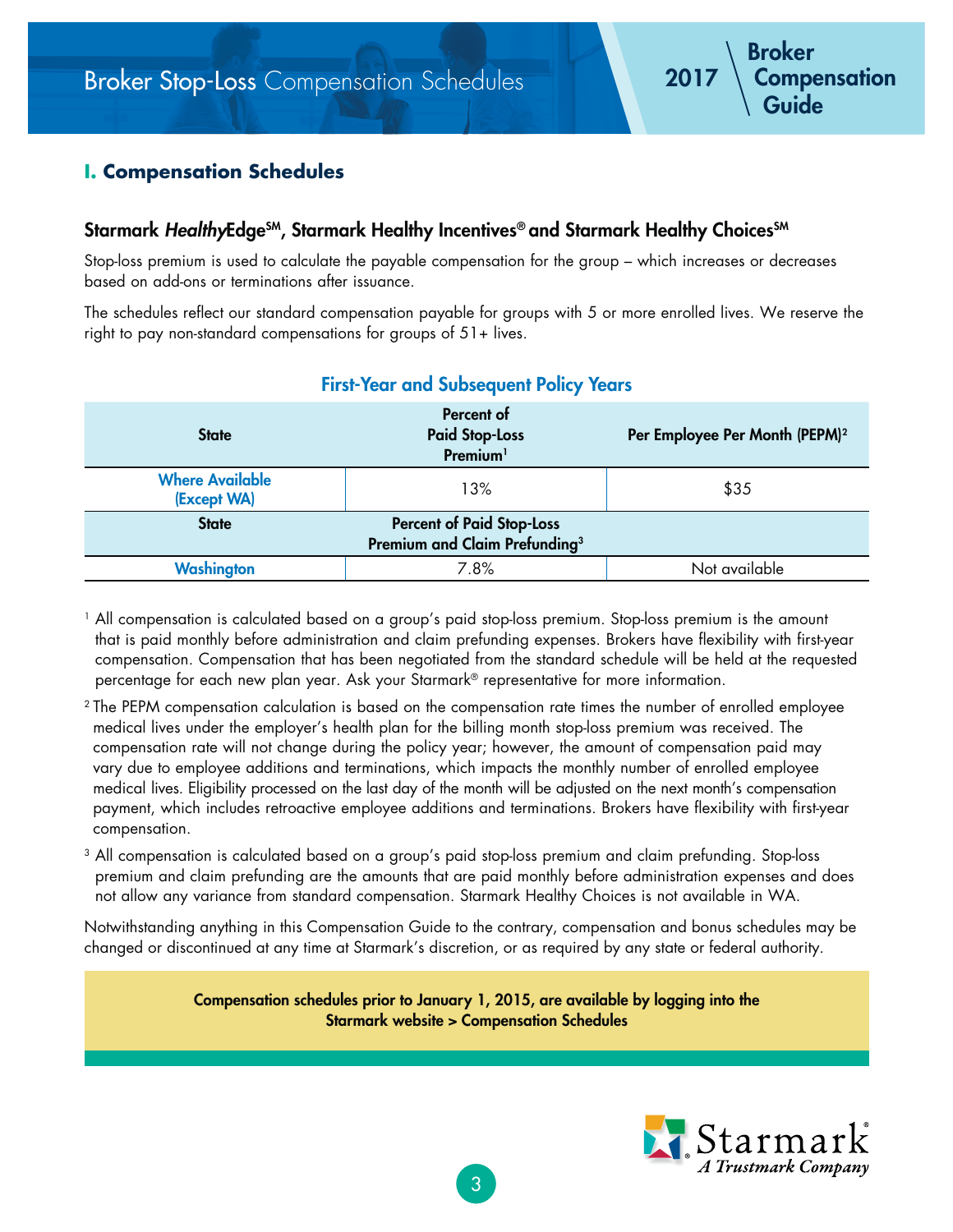# **I. Compensation Schedules**

### Starmark Preventive Plus<sup>SM</sup> and *Healthy*Dental<sup>SM</sup>

The schedules reflect our standard compensation payable for groups with 5 or more enrolled lives. We reserve the right to pay non-standard for groups of 51+lives.

### **Starmark Preventive Plus<sup>1,2</sup>**

| <b>State</b>      | <b>First Year &amp; Subsequent Policy Years Compensation</b>                  |                               |  |
|-------------------|-------------------------------------------------------------------------------|-------------------------------|--|
|                   | <b>Only available as Per Employee Per Month (PEPM)</b>                        |                               |  |
| <b>All states</b> |                                                                               | \$8.00 PEPM <sup>3</sup>      |  |
| <b>State</b>      | <b>Percent of Paid Stop-Loss</b><br>Premium and Claim Prefunding <sup>4</sup> | Per Employee Per Month (PEPM) |  |
| Washington        | 7.8%                                                                          | Not available                 |  |

1 Starmark Preventive Plus is not available in all states.

<sup>2</sup> When offered with a Starmark HealthyEdge or Starmark Healthy Incentives self-funded plan design, a separate unique group ID is issued for the Starmark Preventive Plus, which is different than the Starmark HealthyEdge and Starmark Healthy Incentives group ID. Therefore, compensation generated on billed costs for a group with Starmark Preventive Plus will be broken down by the two different group IDs and not a combined amount for the group.

3 PEPM amount is non-negotiable in any state. The PEPM compensation calculation is based on the compensation rate times the number of enrolled employee medical lives under the employer's health plan for the billing month stop-loss premium was received. The compensation rate will not change during the policy year; however, the amount of compensation paid may vary due to employee additions and terminations, which impacts the monthly number of enrolled employee medical lives. Eligibility processed on the last day of the month will be adjusted on the next month's compensation payment, which includes retroactive employee additions and terminations. Brokers have flexibility with first-year compensation.

4 All compensation is calculated based on a group's paid stop-loss premium and claim prefunding. Stop-loss premium and claim prefunding are the amounts that are paid monthly before administration expenses and does not allow any variance from standard compensation.

Preventive Plus lives sold do not qualify for Broker Bonus.

## *Healthy***Dental**

| <b>State</b> | <b>First Year &amp; Subsequent Policy Years Compensation</b>                                                                                                                                                                                                                                               |
|--------------|------------------------------------------------------------------------------------------------------------------------------------------------------------------------------------------------------------------------------------------------------------------------------------------------------------|
| All states   | Starmark HealthyDental must be offered in conjunction with a Starmark<br>HealthyEdge or Healthy Incentives plan design. Therefore, compensation is<br>included in the calculation for HealthyDental as part of the Specific and<br>Aggregate amounts of the HealthyEdge or Healthy Incentives health plan. |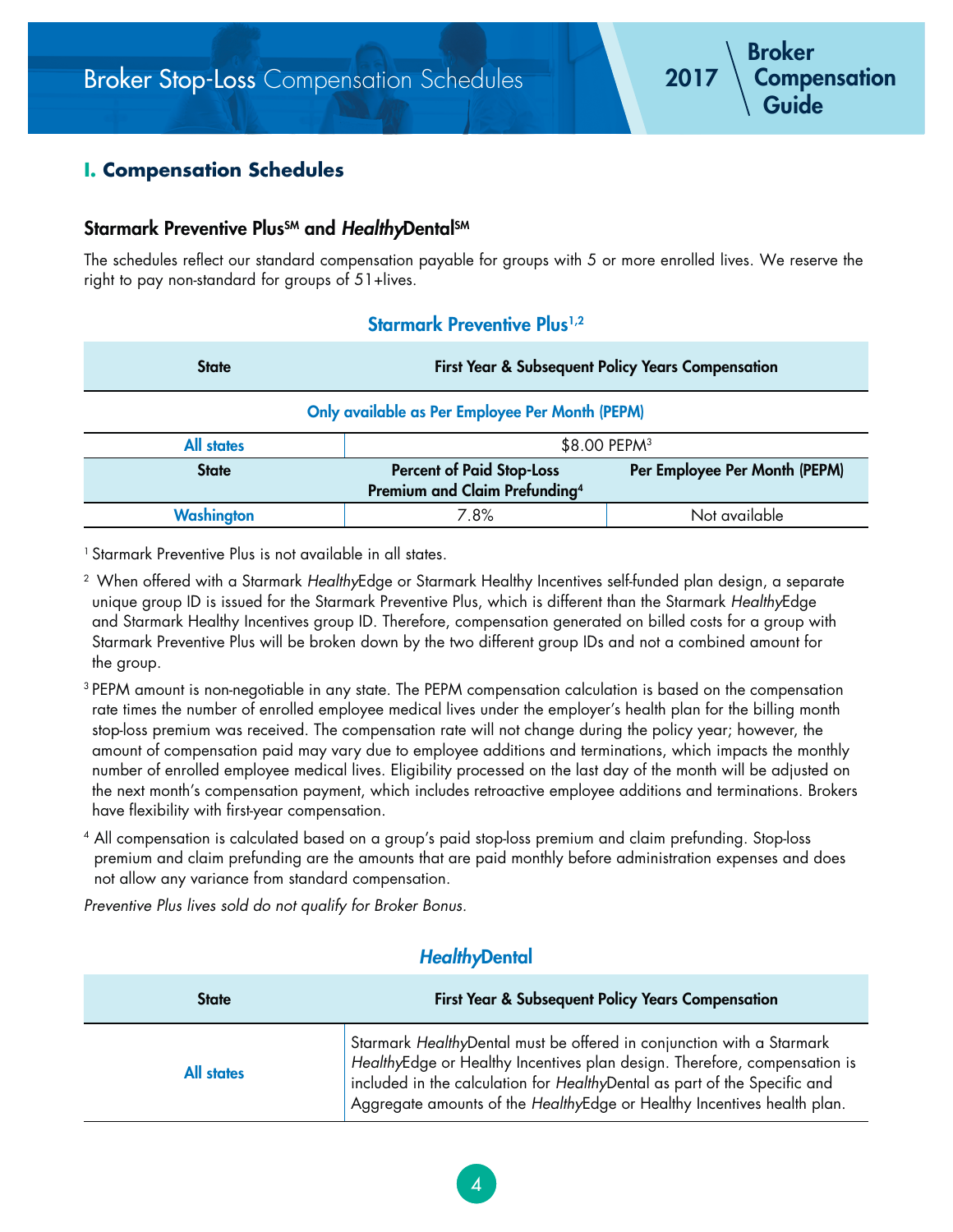The compensation percentage is paid based on the number of eligible employees enrolling at the time the group is issued and remains in effect until the renewal of that group – regardless of any changes in the group size during that time.

### **Fully Insured Dental**

| <b>State</b>             | <b>First-Year and</b><br><b>Group Size</b><br><b>Renewal Compensations</b><br>10.0%<br>Two to 25<br>9.0%<br>26 to 50<br>8.0%<br>51 to 75<br>7.0%<br>76 to 99 |      |
|--------------------------|--------------------------------------------------------------------------------------------------------------------------------------------------------------|------|
|                          |                                                                                                                                                              |      |
|                          |                                                                                                                                                              |      |
| <b>All Active States</b> |                                                                                                                                                              |      |
|                          |                                                                                                                                                              |      |
|                          | $100+$                                                                                                                                                       | 4.0% |

The dental compensation schedule is for dental cases sold after September 30, 2009.

## **Life/AD&D, Short-Term Disability (STD), Long-Term Disability (LTD)**

| <b>State</b>             | <b>Group Size</b> | <b>First-Year</b><br>Compensation | Renewal<br>Compensation |
|--------------------------|-------------------|-----------------------------------|-------------------------|
|                          | Two to 10         | 7.0%                              | 6.5%                    |
| <b>All Active States</b> | 11 to 25          | 6.0%                              | 5.5%                    |
| (Except AK and TX)       | 26 to 99          | 5.0%                              | 4.5%                    |
|                          | $100+$            | 3.0%                              | 2.5%                    |
|                          |                   |                                   |                         |
|                          | Two to 50         | 6.0%                              | 5.0%                    |
| <b>Alaska</b>            | 51 to 99          | 5.0%                              | 4.5%                    |
|                          | $100+$            | 3.0%                              | 2.5%                    |
|                          |                   |                                   |                         |
|                          | Two to 10         | 6.75%                             | 6.75%                   |
| <b>Texas</b>             | 11 to 25          | 5.75%                             | 5.75%                   |
|                          | $26+$             | 4.75%                             | 4.75%                   |

The fully insured ancillary compensation schedules are for new business and renewal cases issued on or after October 1, 2009. Ancillary products compensation methodology is Percent of Paid Stop-Loss Premium. The Per Employee Per Month (PEPM) compensation method is not an option.

Not with standing anything in this Compensation Guide to the contrary, compensation and bonus schedules may be changed or discontinued at any time at Starmark's discretion, or as required by any state or federal authority.

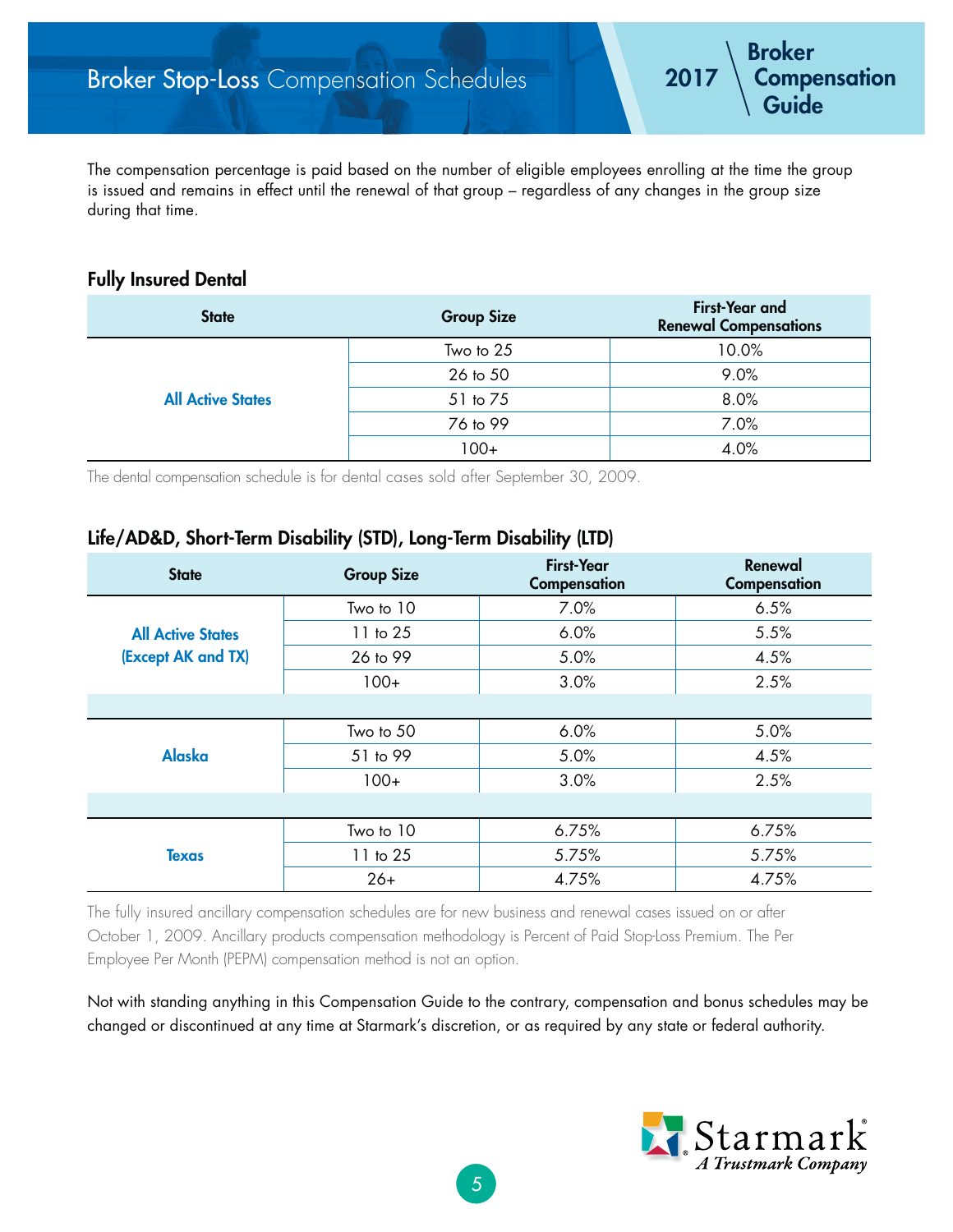# **II. Compensation Examples**

Starmark® offers brokers competitive compensation and the flexibility to choose one of two compensation calculation options: Percent of Paid Stop-Loss Premium or Per Employee Per Month (PEPM).

## **Percent of Paid Stop-Loss Premium Compensation Calculation**

The Percent of Paid Stop-Loss Premium compensation calculation is based on a group's paid aggregate and specific stop-loss premium times the compensation rate. Stop-loss premium is the amount that is paid monthly for stop-loss insurance coverage and does not include administrative expenses or claim pre-funding. Additionally, compensation paid is based on stop-loss premium remitted, which reflects retroactive employee additions and terminations.<sup>1</sup>

The compensation percentage will not change during the policy year, but can be renegotiated each new contract year.

### **Sample Monthly Calculation:**

Aggregate and specific stop-loss premiums x compensation rate = total monthly compensation paid

| <b>Total Monthly Compensation Paid</b> | \$877.50     |
|----------------------------------------|--------------|
| Compensation rate <sup>1</sup> :       | $\times$ 13% |
| Stop-loss premiums:                    | \$6,750.00   |

### **Per Employee Per Month (PEPM) Compensation Calculation**

The PEPM compensation<sup>2</sup> calculation is based on the compensation rate times the number of enrolled employee medical lives under the employer's health plan for the billing month stop-loss premium was received.3 The compensation rate will not change during the policy year; however, the amount of compensation paid may vary due to employee additions and terminations, which impacts the monthly number of enrolled employee medical lives.

### **Sample Monthly Calculation:**

PEPM compensation rate x enrolled employee medical lives = total monthly compensation paid

| <b>Total Monthly Compensation Paid</b> | \$875.00  |
|----------------------------------------|-----------|
| Enrolled employee medical lives:       | x 25      |
| Compensation rate <sup>1</sup> :       | \$35 PEPM |

1 Starmark's Percent of Paid Stop-Loss Premium compensation percentages and the PEPM compensation rate for stop-loss insurance are available in the Broker Compensation Schedules.

<sup>2</sup> The PEPM compensation option is not available in Washington at this time.

<sup>3</sup> Eligibility processed on the last day of the month will be adjusted on the next month's compensation payment, which includes retroactive employee additions and terminations.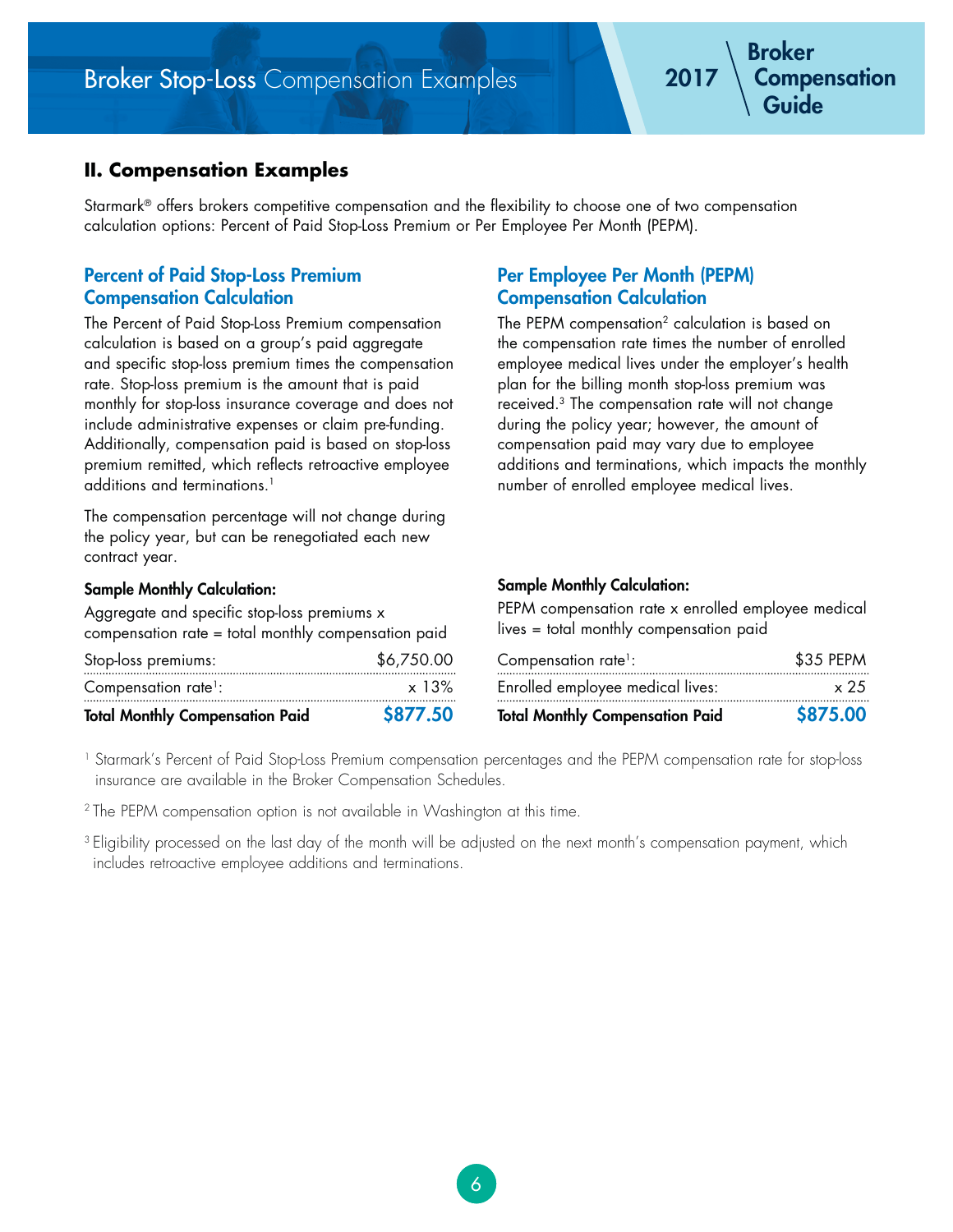Broker Stop-Loss Compensation Examples (Cont.)

# **II. Compensation Examples (cont.)**

### **Additional PEPM Compensation Sample Calculations**

#### **EXAMPLE 1:**

**Group's Monthly Stop-Loss Premium Not Paid in Full** A group overpaid in the previous month by \$1,000 and paid nothing for the current month's bill. The overpayment from the prior month will be applied to the current month as stop-loss premium remitted.

The current month bill is \$25,000. If the group pays nothing additional, this reflects only 4% of the current bill being paid.

#### **Calculation for PEPM:**

The group has 37 covered employees.

| $37 \times $35$        | \$1,295 |
|------------------------|---------|
| $$1,295 \times 0.04\%$ |         |

**\$51.80** (compensation paid for current month)

### **EXAMPLE 2:**

#### **Group Enrollment Changes**

January compensation was based on 37 covered employees. In February, we received two enrollments that are retroactive to January and one termination effective in February.

On February, 27, 2015, the calculation program reads all active members with the medical benefit that were effective in February.

This figure is now **38 (37 +2 – 1)**.

The February, 27, 2015 calculation program will count all active members with the medical benefit that were effective in January.

This is now **39 (37 +2)** it will calculate out that there was an underpayment of **\$30.00 (2 x \$15)** and pay out the adjusted compensation.

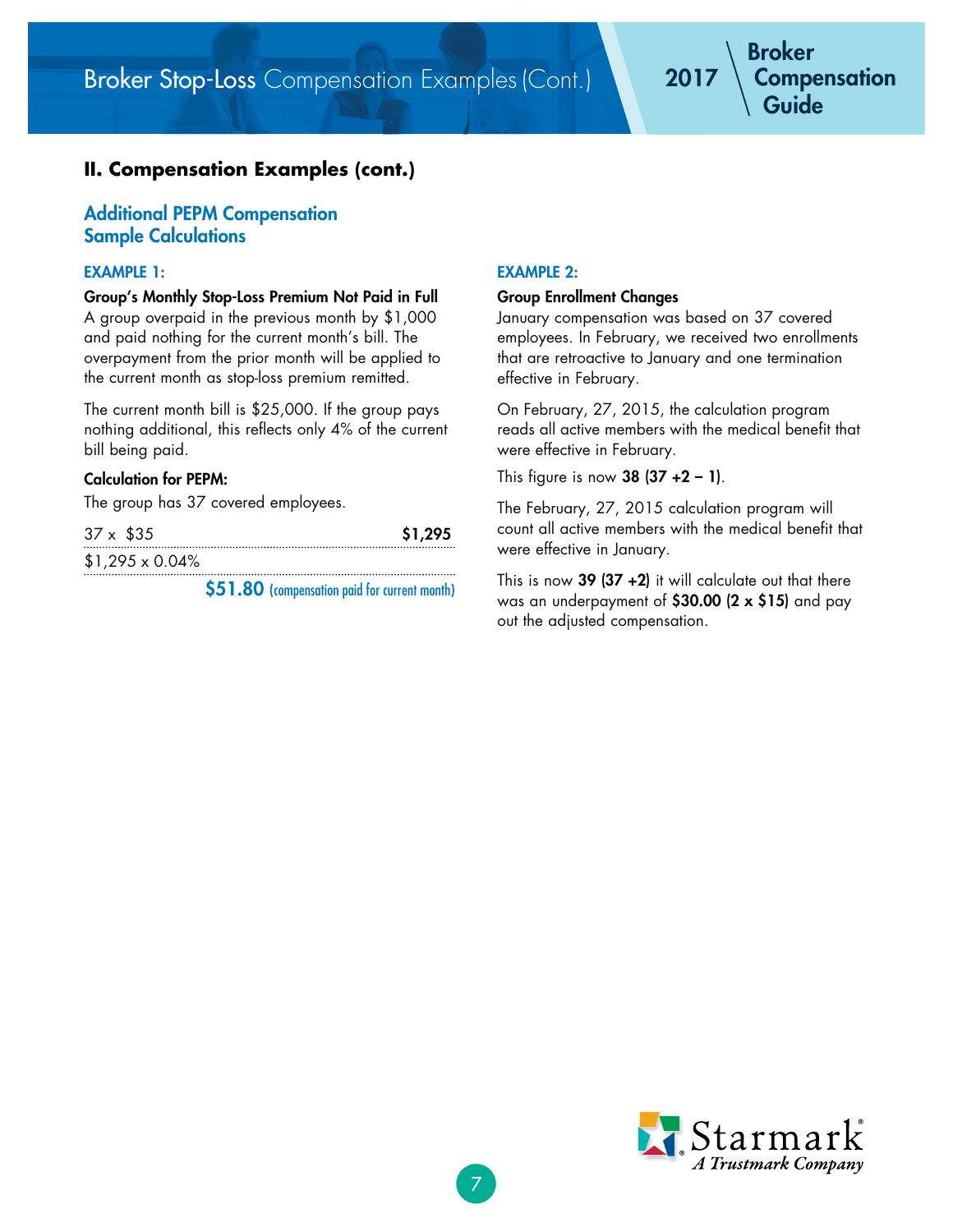# General Policies & Practices

## **III. General Policies & Practices**

**Address Changes –** Brokers should promptly report any change in email or mailing address to Starmark® and the State Department of Insurance. Brokers may submit the new information by using the online tool via the Starmark website > Compensation > Manage Compensation > Broker Update, by emailing it to lic-comm@starmarkinc.com or by calling 800.522.1246, ext. 33485.

**Advertising, Sales and Promotional Materials –** Brokers shall utilize only sales materials previously authorized in writing by Starmark and shall adhere to all MGA and Starmark advertising policies. Brokers cannot use the Starmark or Trustmark Life name, trademark or logo without prior written consent.

**Assignment –** A Broker of Record may assign to another broker or agency his or her compensation. The assignee must be licensed in the state the group is located and appointed with Trustmark Life Insurance Company. Once compensation is paid to an agency, it can only be changed to pay another entity by obtaining a written release from the agency or by obtaining a letter from the group confirming that their broker has established a new business relationship with them. All compensation changes will begin with a date equal to the first billing cycle following 30 days after receipt of the request. We reserve the right to reject any request for assignment. No retroactive compensation changes will be made for any reason.

**Assumed Blocks of Business –** Business assumptions and block of business rollovers will require approval from Starmark and may be excluded from standard compensation and bonus programs.

**Bonus –** Bonus programs and/or special incentive programs may be available to brokers throughout the year. The bonus period may vary from program to program. Bonuses earned are paid on the first business day of each month for any bonus amount earned in the prior month and are noted on the compensation statements. Detailed bonus statements are communicated separately to the primary broker and payees. If compensation on a group is split between two or more brokers, the bonus will be communicated to the Broker of Record and payment will be split using the same percentage as the compensation payment split. Bonus payments may be subject to recovery from future compensation if groups used in the bonus calculation cancel during the first 12 months of coverage. Bonus program information and rules can be located at www.starmarkinc.com.

For new business, when a group is in the first year and there is a Broker of Record change, the new business bonus will pay to the original writing agent.

**Broker Agreement –** Brokers must execute a Broker Agreement in order to sell Starmark products. In the event that a state or federal law or regulation, or any regulatory or any enforcement action should require that this Agreement be changed, altered or modified, then Starmark or Trustmark Life will provide the broker with written notice of required amendments to this Agreement which shall become effective upon sending such notification to the Broker. Starmark or Trustmark Life may otherwise amend or amend and restate by providing prior written notice of such amendment to the Broker. Failure of the Broker to object in writing to such proposed amendment within 30 days following receipt thereof shall constitute the Broker's acceptance of such amendment. See your Broker Agreement for details.

**Broker Business Associate Agreement** - As required by federal law and applicable regulations issued by the U.S. Department of Health and Human Services, Trustmark requires all brokers to enter into a Business Associate Agreement ("BAA") with Trustmark and brokers must comply with the BAA's terms including, without limitation, restrictions on use and disclosure of protected health information and notifications regarding any impermissible use or disclosure of protected health information.

**Disclaimer:** If there is any conflict between this Broker Compensation Guide and the Broker Agreement, the Broker Agreement shall prevail.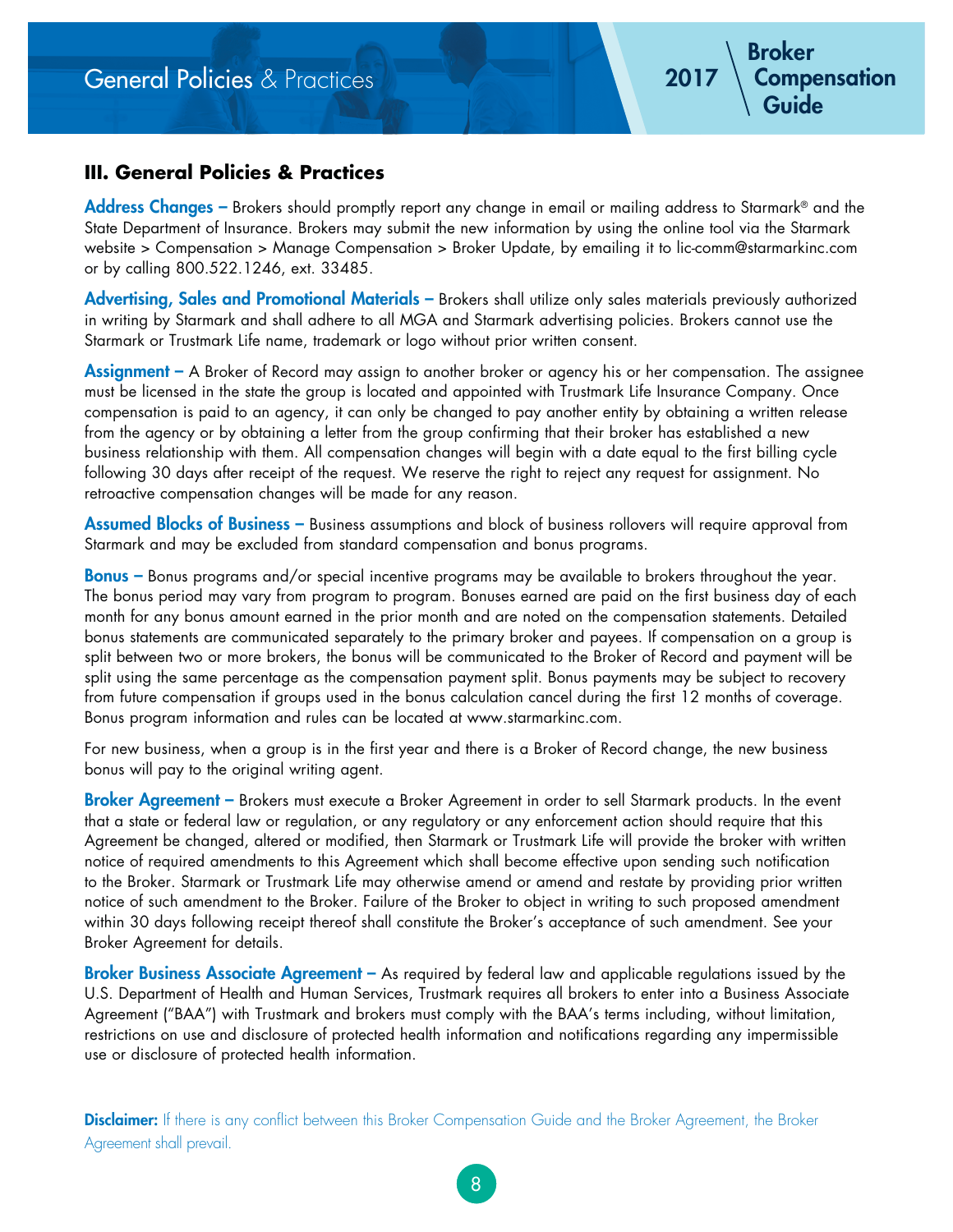### **Broker of Record (BOR) Change Requirements**

- The group must submit a written broker of record change letter. A template of a letter is located on the Starmark® website in the employer's Administration Kit (Login > Administration > Administration Kit > General Administration) or for brokers in Compensation > Compensation Forms.
	- { Alternatively, groups may submit a BOR request signed by an officer and currently dated on their company's letterhead.
- After licensing and appointment verification is completed and the group has added the new broker as an authorized representative using the required HIPAA Authorized Representatives Form or HIPPA Authorized Representatives Form (HRA) (located by logging into the Starmark website > In-force Business > Administration Forms). The new broker will be recognized as the broker of record.
- No retroactive changes will be made for any reason.
- Upon completion of a broker of record change, Starmark will send confirmation letters to all involved parties. If a broker doesn't receive a confirmation letter within 45 days, the broker is responsible for following up with Starmark.

#### **Broker Requirements:**

- Must hold a valid broker license for the appropriate line of authority in the state where the group's corporate office is sitused in prior to becoming the broker of record.
- If not already appointed with Trustmark Life Insurance Company, the proper appointment paperwork must be submitted prior to the effective date of the change.
- Appointment paperwork received after the date of the change will require the new broker and group to resubmit their request, resulting in a new effective date.

### **Compensation Payment Rules:**

- The new broker and/or assignee must be licensed in the state where the group's corporate office is sitused, and be appointed with Trustmark Life Insurance Company before compensation payments can be made.
- Compensation payments are vested to the original writing broker for the first plan year. If a BOR request is received within the first year, compensation to the new broker will not begin until the group's new plan year.
- The change in compensation will begin with a date equal to the first billing cycle following 30 days after receipt of the request as long as the group is not in their first year.
- When a group is in their first plan year, we will honor a new BOR request if the original broker was not licensed at the time the employer application was signed. Compensation payment to the new broker will take effect after licensing and appointment verification has been completed.
- When a group is in their first plan year and there is a BOR change, any applicable new business bonus will be paid to the original writing broker.
- No retroactive compensation changes will be made for any reason.

**Document Center –** Immediate, secure and around-the-clock access to important documents are available online for brokers, employers and members. Documents available in the Document Center for you to service your groups include: Plan Document, Stop-Loss Insurance Contract, Administrative Services Agreement, Monthly Aggregate Claim Liability Summaries, Application for Stop-Loss Insurance Coverage and New Plan Year Offer. Your groups and their members also have access to the Document Center to access their important documents. Payee compensation statements are also available via the Document Center in the Broker Document tab.

To access documents in the Document Center, you are required to register on the Starmark website using your Taxpayer Identification Number (TIN), and accept the terms and conditions. If you submit business under one TIN and compensation is paid under another, the entity associated with the compensation TIN will need to register separately to view compensation. This will enable Starmark to link your business for servicing.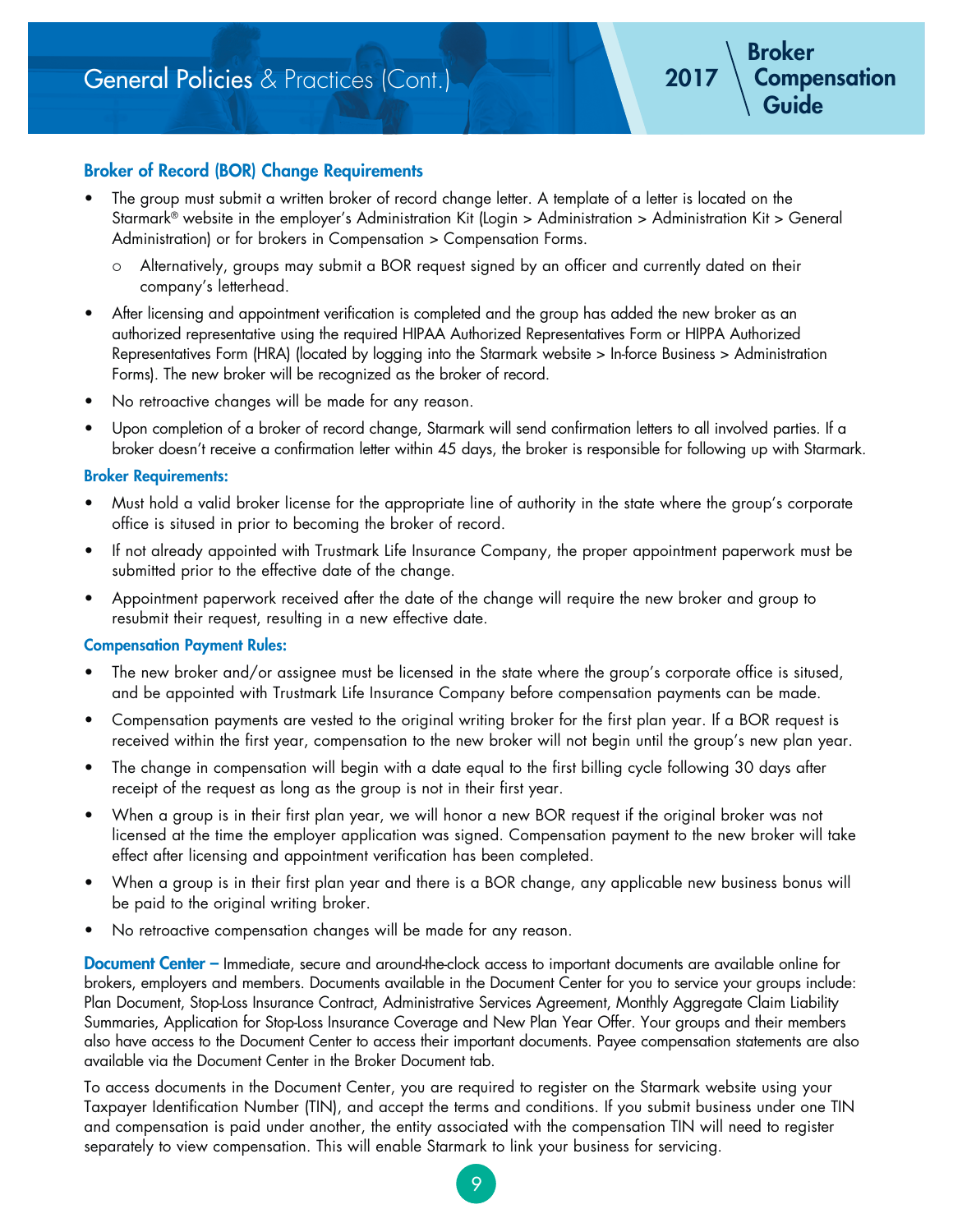# **General Policies & Practices (Cont.)**

**Licensing and Appointment** – As required by state law, a state appointment will be made upon submission of the broker's first piece of business, except in states where pre-appointment is required. Brokers are responsible for knowing and complying with all applicable state regulations regarding licensing and appointments. A completed Appointment Questionnaire, available via the Starmark® website, must be submitted in order for a broker appointment to be made.

**Broker**

 **Guide**

 **Compensation**

Although Errors and Omissions (E&O) coverage is not required for appointment, it is highly recommended that brokers secure this coverage. Please note that many E&O carriers require a separate rider be purchased when selling stop-loss insurance.

Trustmark Life Insurance Company is responsible for any initial appointment fees due to the state(s) in which the broker will write business. Once business is issued by the writing broker, TLIC is responsible for initial appointment fees due to the state(s). Appointment fees will remain active as long as the business remains in-force. If there is no active business, TLIC will terminate the appointment.

Pursuant to state requirements and Starmark policy, when compensation is payable to an agency, both the agency and the broker must be licensed and appointed in the state where the business is being written.

Trustmark Life Insurance Company complies with all state and federal regulations. We reserve the right to require a credit and/or criminal report on any broker applying for an appointment and will comply with any states requiring a credit and/or criminal report.

**New Contract Year Compensation –** In accordance with state laws and regulations that mandate only licensed brokers solicit, negotiate or sell insurance, Starmark verifies that the primary broker of a group holds an active license in the state in which the group is sitused. Compensation cannot be paid on any group where a broker negotiated the stop-loss insurance new contract year without an active license.

**Stop-Loss Premium Refunds –** At times, stop-loss premiums will be refunded to employers in accordance with usual business practices and applicable laws/regulations. Amounts equal to compensation paid on refunded stop-loss premiums will, at Trustmark's discretion, be deducted from earned compensation and/or bonus amounts otherwise payable to the broker and/or demanded from the broker.

**Unlicensed Brokers –** A broker unlicensed at submission of new business will not be paid compensation for the first year. Payment can begin at new plan year provided he/she has obtained a valid license. A broker unlicensed when negotiating a new plan year will not be paid compensation for the entire new plan year. Payment can begin at the next new plan year provided he/she has obtained a valid license. Texas is an exception to the rule above:

 • **Texas -** If license is renewed within 90 days, no gap in license, compensation should be paid. If license is not renewed within 90 days, gap in license, no payment of compensation while license is lapsed. Payment would begin upon new plan year.

**Vesting –** Compensation will be payable to the broker for the first year the coverage is in-force, even if a request is made in that time frame to name a new Broker of Record, as long as the original writing broker was licensed at the time of sale. After one year of coverage in-force, compensation is not vested.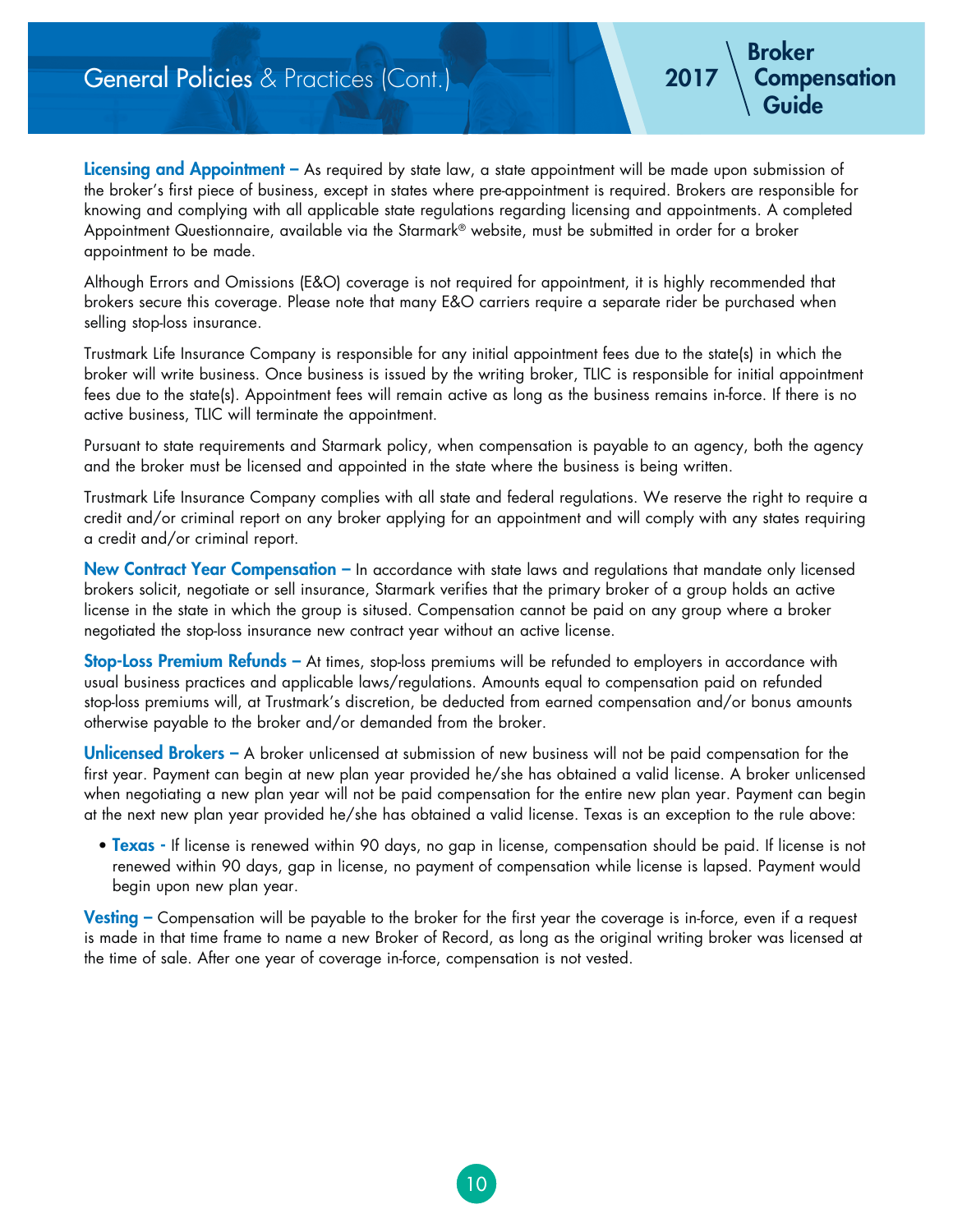# **III. Compensation**

**Compensation Ownership & Changes –** The Broker of Record is considered the owner of compensation for the group. The Broker of Record must initiate any change to whom compensation payment is made while he or she is considered by the group to be the Broker of Record unless payment is being made to their agency. A broker may submit a new Compensation Notice or signed letter detailing requested changes to whom payments are to be made. If compensation is assigned to an agency, a release from the agency will be required. Starmark® is not responsible for enforcing any payment agreement between a broker and an agency. The release from the agency must be a letter on the agency's letterhead, contain a current date and be signed by a responsible party from the agency.

- The new entity must be appropriately licensed and appointed.
- All compensation changes will begin with a date equal to the first billing cycle following the receipt of the request.

**Compensation Payment Determination, Timing & Reporting –** Compensation is paid on the first business day of each month for any group payment applied in the prior month. Starmark offers two compensation calculation options: Percent of Paid Stop-Loss Premium or Per Employee Per Month (PEPM).

The default compensation calculation for groups beginning a new contract year will be the same compensation option and rate selected in the previous year. The compensation percentage is paid based on the number of eligible employees enrolling at the time the group is issued and remains in effect until the new contract year of that group, regardless of any changes in the group size during that time. Cost is used to calculate the payable compensation for the group, which increases or decreases based on add-ons or terminations after issuance.

Compensation will be either Percent of Paid Stop-Loss Premium or Per Employee Per Month, as set forth in the company's standard Compensation Schedule, received and retained by Starmark for coverage sold and issued during the period for which compensation is payable, and during which the broker is recognized by Starmark as Broker of Record and complies with applicable laws, regulations and the standards of Trustmark Life Insurance Company.

Retroactive changes to employee counts or stop-loss premiums will be applied to the compensation rate that was in effect for the month the adjustment was made. Brokers who earn more than \$600 in compensation each year will be mailed an IRS Form 1099-MISC by January 31. Brokers earning less than \$600 should report their earnings and use their compensation statement as reference.

Starmark's "Understanding Your Starmark Compensation Statement Report" flyer (T701-15) is an effective tool to aid understanding of the compensation statement. This brochure is available on the Starmark website > Compensation.

Trustmark Life Insurance Company is the final arbiter of any issues related to compensation or bonus programs.

**Compensation Schedule/Bonus Changes –** If state laws or federal regulatory authorities requiring minimum loss ratios or maximum expense ratios are enacted federally or in any state, Trustmark Life Insurance Company will comply with the law in a way that may entail a change in our compensation schedule and/or provisions or eliminations of such compensation. Any such change or elimination will apply to all policies and/or certificates, in such cases, either as each policy/certificate renews or as otherwise required to comply with the law.

We may modify or terminate compensation and/or bonus programs at any time, for any reason unless state law prohibits such a change.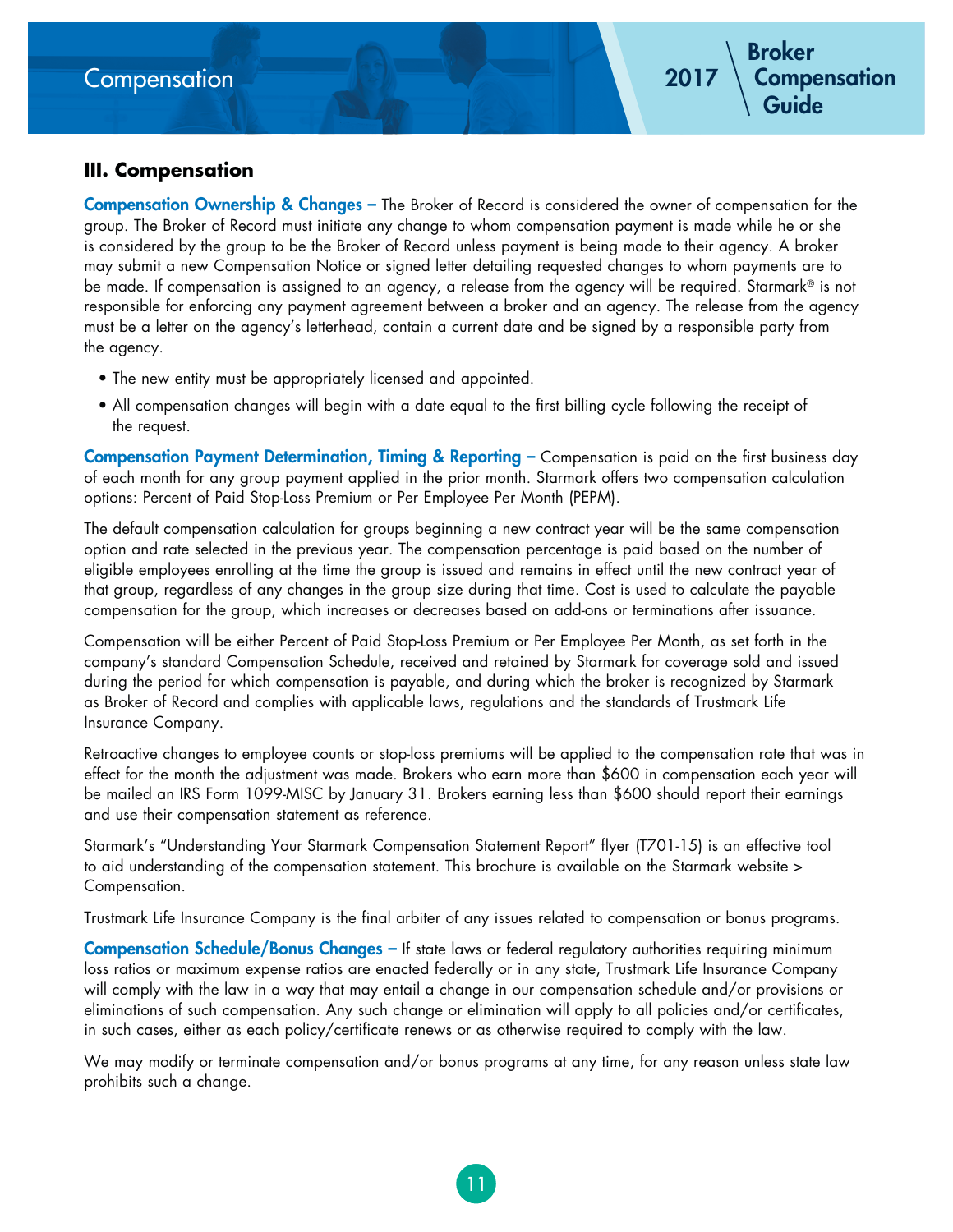**Compensation Splits –** A completed Compensation Notice is required to indicate that compensation on a group is to be split between two or more brokers. New plan year and other administrative correspondence will be directed to the primary Broker of Record.

**Broker**

**2017**

 **Guide**

 **Compensation**

**Compensation Statements –** Payees compensation statements are posted monthly to the Starmark® Document Center. An email notification will be sent to the payee informing them that an important document is available in the Document Center. For security purposes, a second password is required to access compensation statements. An Online Compensation Statement Authorization form must be on file with a current email address, which is used for compensation notifications only. To update the email address for Compensation Statement Authorization, submit the online form on the Starmark website > Compensation > Manage Compensation > Statement Authorization. Printed copies of compensation statements are not available.

**Non-Compensable Business –** Brokers who retain a separate agreement/arrangement on their compensation with a group will not be considered for Starmark bonus programs. Other non-compensable business for reasons other than a separate agreement/arrangement will be reviewed for determination of eligibility for bonus programs.

**Direct Deposit –** Compensation payments are paid via direct deposit. Direct deposit compensation is sent to the specified bank on the first business day of the month. Please allow two to three business days for the bank to process the deposit. An email is sent to confirm payment. Compensation statements are posted to the Document Center by the second business day of the month.

Any change to your banking information must be reported by the 20th of the month to avoid any deposits being returned from your old bank account. Complete a new Direct Deposit Authorization Agreement form, which is located on the Starmark website > Compensation > Manage Compensation > Direct Deposit Authorization.

**Indebtedness –** Indebtedness means all advances, loans, charge-backs, compensation paid in error, overpayments, and other customary account charges. The broker promises to pay indebtedness incurred to Trustmark Life Insurance Company on request, or we will withhold all compensation, bonuses or other compensation otherwise due to the broker or agency until the overpayment is repaid in full. Trustmark Life Insurance Company reserves the right to withhold compensation earned from other lines of business to repay indebtedness.

### **IV. Cancellations and Reinstatements & Rescissions**

**Cancellations –** If a policy or coverage is surrendered, rescinded or cancelled, and stop-loss premiums are refunded or waived, the broker will in all cases lose the rights to corresponding compensation. Any compensation payments made on refunded or waived payment will require repayment on demand.

**Reinstatements & Rescissions –** In the event a policy lapses because payment is not paid and the policy is reinstated, compensation on the new or reinstated policy is only payable at our discretion. If it is necessary to rescind coverage for any policy, the broker will promptly refund us any compensation received for that case.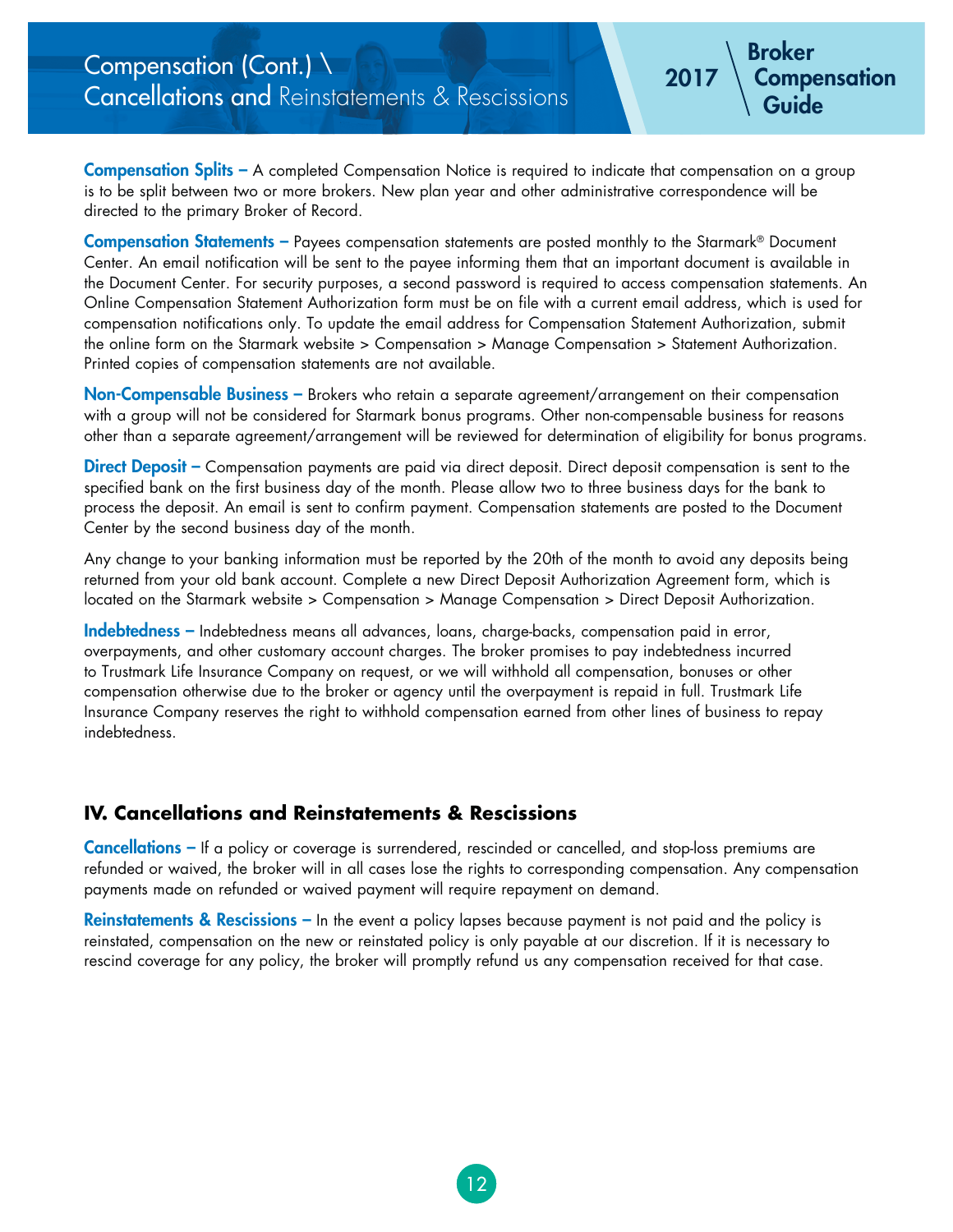# Terminology/Definitions

# **V. Terminology/Definitions**

For purposes of information contained within this guide:

**Broker** – is used to identify the Agent, Broker, and Writing Agent.

**Employee(s)** – refers to the covered employee or employee-covered lives.

First-year Compensation - defined as monthly compensation payable during the initial 12-month term of a policy's coverage.

**Group –** is used to identify the employer, case, customer, client and policy. These terms may be used interchangeably and refer to the entity purchasing the insurance coverage(s).

**New Contract Year Compensation –** defined as monthly compensation payable during the term of a policy's coverage other than the initial 12-month term.

**Percent of Paid Stop-Loss Premium Compensation –** The Percent of Paid Stop-Loss Premium compensation calculation is based on a group's paid aggregate and specific stop-loss premium times the compensation rate. Stop-loss premium is the amount that is paid monthly for stop-loss insurance coverage and does not include administrative expenses of claim pre-funding. Additionally, compensation paid is based on stop-loss premium remitted, which reflects retroactive employee additions and terminations.<sup>1</sup>

The compensation percentage will not change during the policy year, but can be negotiated each new contract year.

**Per Employee Per Month (PEPM) Compensation –** the PEPM compensation<sup>2</sup> calculation is based on the compensation rate times the number of enrolled employee medical lives under the employer's health plan for the billing month stop-loss premium was received.<sup>3</sup> The compensation rate will not change during the policy year; however, the amount of compensation paid may vary due to employee additions and terminations, which impacts the monthly number of enrolled employee medical lives.

**Starmark® –** Self-funded plans are administered by Starmark, and stop-loss insurance is provided by Trustmark Life Insurance Company. Trustmark Life Insurance Company may be referred to in this guide as "Trustmark" or "Trustmark Life".

1 Starmark's Percent of Paid Stop-Loss Premium compensation percentages and the PEPM compensation rate for stop-loss insurance are available in the Broker Compensation Schedules.

<sup>2</sup> The PEPM compensation option is not available in Washington at this time.

3 Eligibility processed on the last day of the month will be adjusted on the next month's compensation payment, which includes retroactive employee additions and terminations.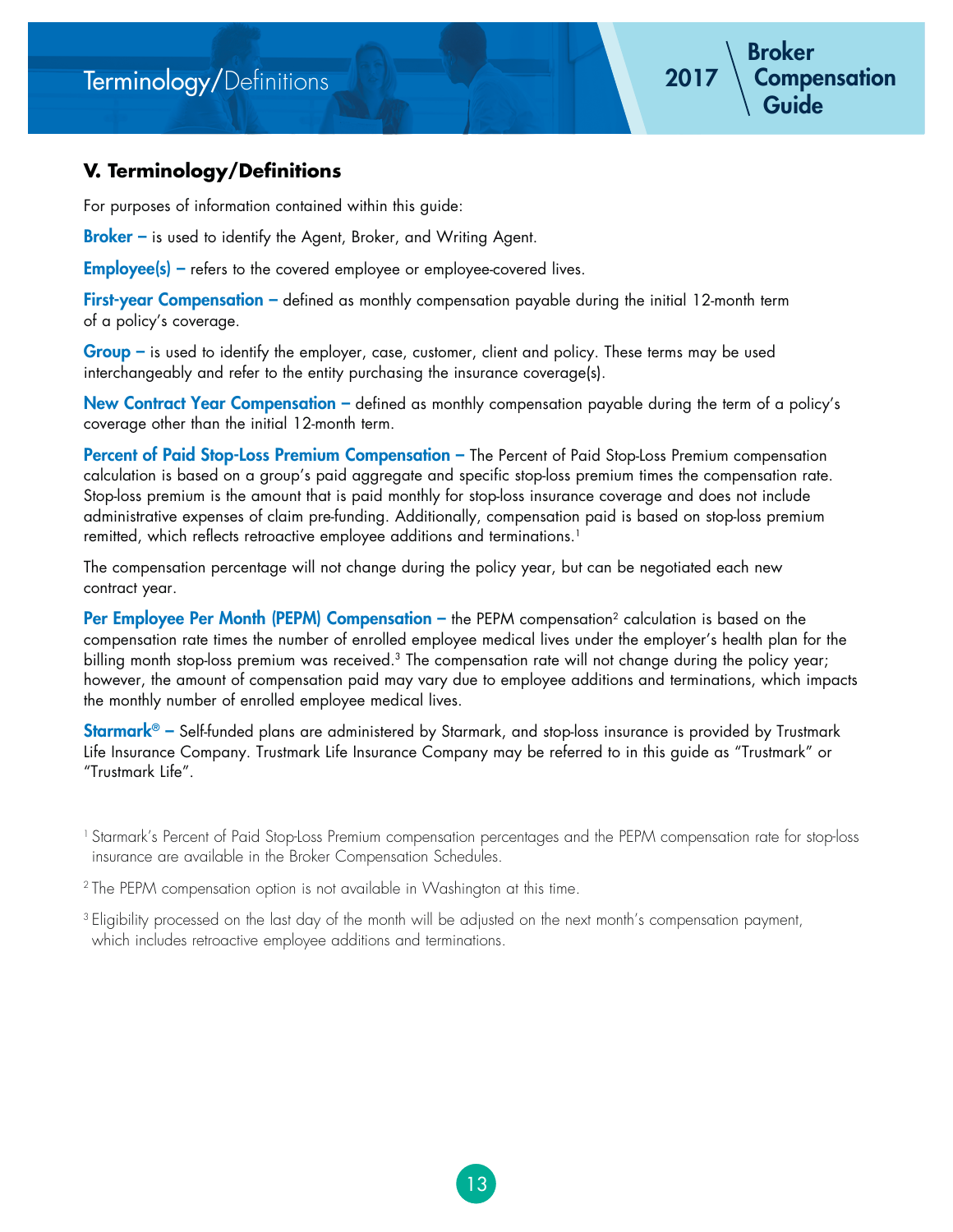# Online Resources

# **VI. Online Resources**

When you register on the Starmark website, you will have access to key information and tools, such as field news, enrollment and state forms, group administration kits, training video library, pharmacy and network resources and more.

# **Getting Started**

With convenient, secure, 24/7 access, managing your business has never been so easy! Log on to www.starmarkinc.com and follow these simple steps:

- Select Broker from the "New users, please register:" drop down menu.
- Register using your Taxpayer Identification Number (TIN). If you have business submitted under one TIN and compensation is paid under another, you will need separate website accounts for each to access the associated business documents.
- Accept the Terms and Conditions and complete the registration process.



# **Sales Toolkits**

Take advantage of the many tools and resources available to help you sell and support your groups with our various toolkits, found in the Marketing Materials tab.

They include:

- Personalized flyers
- Presentations
- Videos
- **Brochures**
- Enrollment materials
- 
- Healthcare reform tools and information that you can share with your clients

Get started and view one of our many toolkits by logging in to www.starmarkinc.com > Marketing Materials > Toolkit Library.

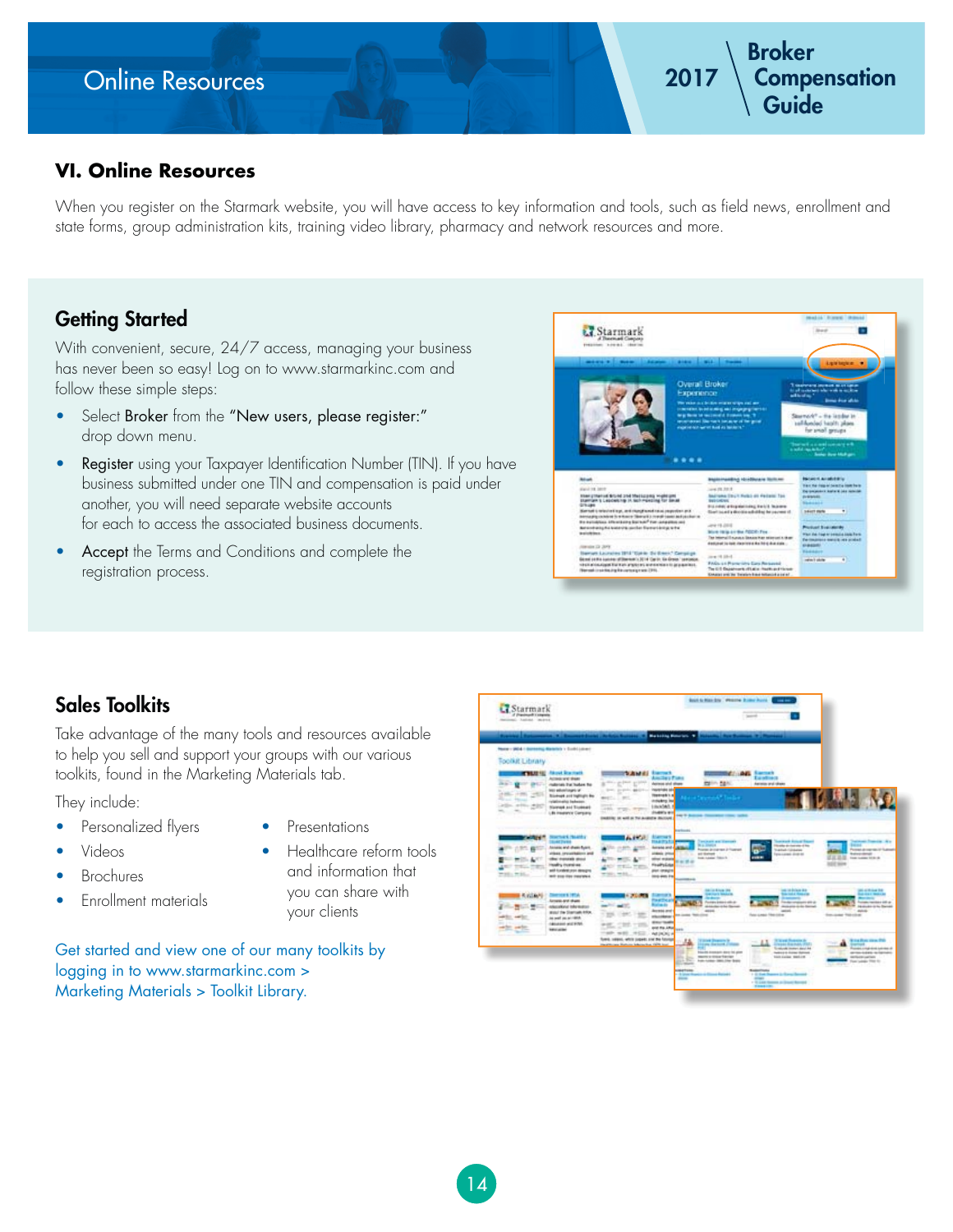# Online Resources



# **Compensation**

The Compensation section of the Starmark® website provides access to compensation and appointment information.

- Compensation guide includes Starmark's general policies and practices
- Compensation schedules by product
- Broker Appointment Forms
- **Manage Compensation –** Use this online tool to submit updated information, including mailing address, phone number, email address, banking information and more

|                                                                                                                                                                                                                                                                                                                | Starmark<br>A Stadford Conducts<br>resolves mixing. Houses                                                                                                                                                                                                                                                                                           | <b>beau from Trace #</b> | <b>Bargett</b>                                                                                                                                          |
|----------------------------------------------------------------------------------------------------------------------------------------------------------------------------------------------------------------------------------------------------------------------------------------------------------------|------------------------------------------------------------------------------------------------------------------------------------------------------------------------------------------------------------------------------------------------------------------------------------------------------------------------------------------------------|--------------------------|---------------------------------------------------------------------------------------------------------------------------------------------------------|
|                                                                                                                                                                                                                                                                                                                | Constanting Commercial International Automobile Business Changes Automobile Changes                                                                                                                                                                                                                                                                  |                          |                                                                                                                                                         |
|                                                                                                                                                                                                                                                                                                                | <b>Buter   Well   Teneroeded   Tresecute Schette and Butch Pigeri</b>                                                                                                                                                                                                                                                                                |                          |                                                                                                                                                         |
| Starmark<br>J Trainmark Consumer<br>excess const inclu<br><b>Composition #</b>                                                                                                                                                                                                                                 | Compensation and Bonus Programs<br>Compensation Echedules and Options<br>. Only Completed House<br>. Broke Consultation National Data as at 2005.<br>Employees Introduc-<br>4 Auction                                                                                                                                                                |                          | 2015 Competsation Guide<br>+ 1995 Communication County<br><b>Basicana</b><br>+ Consolation Namesco.<br>- Dona Financi estato<br>- Senta Traigion States |
| Bandy + Militi + Componenties + date gap Content traffice<br><b>Manage Compensation</b><br>I can bacal concentribute da conseil court contenent to tenir information<br>that the approximate competent with a simulation description and the<br>desired car record will studies in casility can report for two | + 3 still between<br>+ Buildulated in 41215 Jack4 Block<br>· Meant of the pacel in the<br>+ Box-Future Art 14 - Scott 14<br>4. Mountbuildige leake to 6/1/15.<br>+ Rowling Associations (security 1.9 19);<br>4 - Past Pro Incident cash and the 11 1930<br>. Instrument sites insurance and \$10 kill<br>+ Expertise Play as of 211% offering days: |                          |                                                                                                                                                         |
| peak your loading address artist seldoos for persoa syntagedisaction aftern and the historical<br>Shell can be registered from a filtery business process auto dealer                                                                                                                                          | or Pierre from the U.S. Commercials<br>with the project of<br>. Sheet to convenience markets com-                                                                                                                                                                                                                                                    |                          |                                                                                                                                                         |
| <b>CALL CARD CARD IN</b><br>property profit distribution of the building to the field of a contact of the College of the College of the College of                                                                                                                                                             |                                                                                                                                                                                                                                                                                                                                                      |                          |                                                                                                                                                         |
| DOTATIONAL REST FOR AT THE ARREST FOR AN ARREST AND A REST OF A SECOND CONTRACTOR CONTRACTOR                                                                                                                                                                                                                   |                                                                                                                                                                                                                                                                                                                                                      |                          |                                                                                                                                                         |

# **The Starmark Document Center**

The Document Center provides around-the-clock access to each of your self-funded group's important documents:

- Administrative Services Agreement
- Application for Stop-Loss Insurance Coverage
- Monthly Aggregate Claim Liability Summaries
- Plan Documents
- Stop-Loss Insurance Contract
- New Plan Year Offer

And, your compensation statements are accessible 24/7 via the Document Center in the Broker Document tab. Note: As an added layer of security, you will be prompted to enter your separate password to access your compensation statements.

|                                                                  | Li Starmark<br>of Danmark Consumer<br>entertain content director                                   |                                                                                                                                             |                                                           | brander in more treating and the<br><b>Service</b> |                 |
|------------------------------------------------------------------|----------------------------------------------------------------------------------------------------|---------------------------------------------------------------------------------------------------------------------------------------------|-----------------------------------------------------------|----------------------------------------------------|-----------------|
|                                                                  | Securities Come<br>stage - Bridge - Concreti Center                                                | <b>Property State</b>                                                                                                                       | and finally it is seen that the final of the party of the |                                                    |                 |
|                                                                  | State of control state frank<br><b>Deal</b><br><b>Drauj Kamd</b><br>lalant<br><b>Web</b>           | Determined Tigas:                                                                                                                           | Dealer in<br>L Nicolina                                   |                                                    |                 |
|                                                                  | <b>Group Group Kens</b>                                                                            | <b>Document</b><br>ï                                                                                                                        |                                                           | <b>Bate Document Type</b>                          |                 |
|                                                                  | <b>DETENTE: ABC Canaany</b><br><b>INGIRES ABC Congary</b><br><b>INDIAN ARCOMMY</b>                 | Months Economic Subcomes, EL (#36,11,011) (BRDGW1), Result<br>That the cannote Effective \$1.61,000.<br>Romediana Agreeard (Soche 5010 2017 |                                                           | 12062011 PlanDersherR<br>TORACOTT   Circlest       |                 |
|                                                                  | <b>DASSES ARCOMIST</b>                                                                             | TRIELINE CONSUMING TRIEL (PE)                                                                                                               |                                                           | <b>100K0013 CHRAT</b>                              |                 |
| Starmark<br>J Trampet Corpora                                    | Druhlar 75. 4 coverant store<br>Contact Customic Service of 800 023 1096, ed: 38398 for exceedance |                                                                                                                                             |                                                           |                                                    | to Family 1. to |
| Askering: restrikel, visitories<br><b>C</b> Established (street) | Africa Avenue, Il. Motores Avenue, Il Liverett, Ang Barbara, Il. Prodoby                           |                                                                                                                                             |                                                           |                                                    |                 |
| allows 1 Booker 1 Detectors Darker                               |                                                                                                    |                                                                                                                                             |                                                           |                                                    |                 |
| Scale Severette - Court Forest Links<br>DogelastTax 146 Tubire M | Dodgin Stones                                                                                      |                                                                                                                                             | 收                                                         |                                                    |                 |
| <b>Discussion</b>                                                | $\blacksquare$                                                                                     | Date<br>4 Society of Types                                                                                                                  |                                                           |                                                    |                 |
| ASHRAMA ANGELIANA NJERILI<br>Sigle: 11 M cost yer page           |                                                                                                    | <b>ANGIOSTIA</b><br><b>Homes</b>                                                                                                            | or Report of A.                                           |                                                    |                 |
|                                                                  |                                                                                                    |                                                                                                                                             |                                                           |                                                    |                 |

# **Manage My Groups**

Manage My Groups, an easy-to-use online tool, helps you securely administer your group's health benefit plan.

Simply log in to your broker account, select In-force Business > Manage My Groups to:

- Add coverage for an employee's newborn dependent
- Update mailing and email addresses
- Waive coverage for an employee or an employee's dependent
- Order replacement ID cards
- Remove coverage for a terminated employee